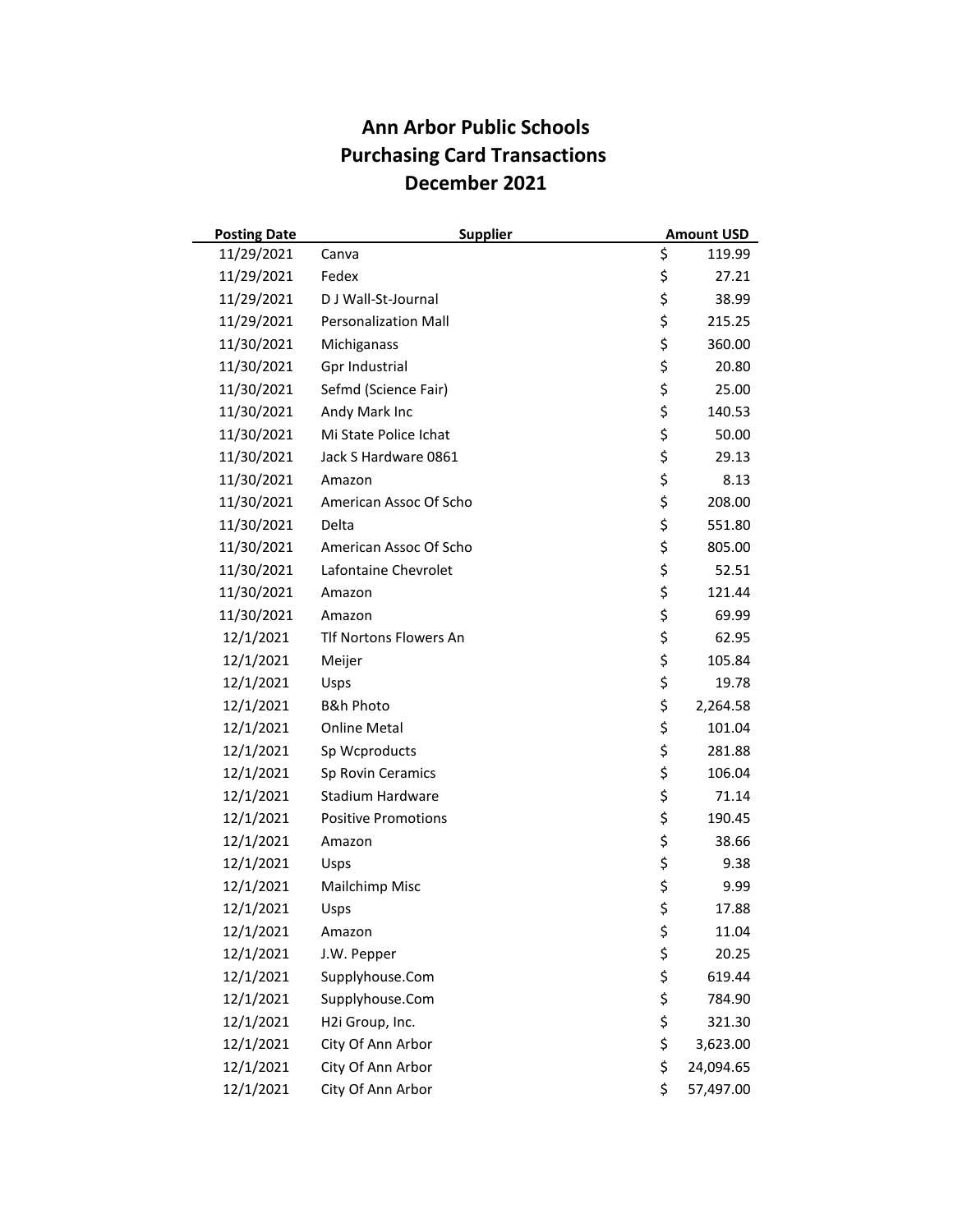| <b>Posting Date</b> | <b>Supplier</b>               | <b>Amount USD</b> |
|---------------------|-------------------------------|-------------------|
| 12/1/2021           | Amazon                        | \$<br>24.58       |
| 12/2/2021           | Language Circle Enterp        | \$<br>675.00      |
| 12/2/2021           | Amazon                        | \$<br>(30.55)     |
| 12/2/2021           | <b>Dollarbill Copying</b>     | \$<br>62.40       |
| 12/2/2021           | <b>Dollarbill Copying</b>     | \$<br>293.95      |
| 12/2/2021           | Officemax/Officedept#6        | \$<br>365.20      |
| 12/2/2021           | Zoom.Us                       | \$<br>578.63      |
| 12/2/2021           | Jewish Community M            | \$<br>278.00      |
| 12/2/2021           | Sp Wcproducts                 | \$<br>77.94       |
| 12/2/2021           | Vexrobotics                   | \$<br>153.63      |
| 12/2/2021           | Jostens Inc.                  | \$<br>306.00      |
| 12/2/2021           | Amazon                        | \$<br>19.99       |
| 12/2/2021           | Zippy Auto Wash               | \$<br>9.99        |
| 12/2/2021           | <b>Dollarbill Copying</b>     | \$<br>345.60      |
| 12/2/2021           | Amazon                        | \$<br>36.50       |
| 12/2/2021           | Ls Lodi Farms                 | \$<br>1,305.00    |
| 12/2/2021           | Learning A-Z, Llc             | \$<br>1,084.00    |
| 12/2/2021           | Amazon                        | \$<br>9.27        |
| 12/2/2021           | Amazon                        | \$<br>284.16      |
| 12/2/2021           | <b>Chase Creative Unlimit</b> | \$<br>1,155.33    |
| 12/2/2021           | <b>Chase Creative Unlimit</b> | \$<br>1,155.33    |
| 12/2/2021           | <b>Chase Creative Unlimit</b> | \$<br>2,322.70    |
| 12/2/2021           | Officemax/Officedept#6        | \$<br>131.95      |
| 12/2/2021           | Amazon                        | \$<br>71.94       |
| 12/2/2021           | <b>Rovin Ceramics</b>         | \$<br>64.93       |
| 12/2/2021           | A2ychamber.Org                | \$<br>5,000.00    |
| 12/2/2021           | Amazon                        | \$<br>66.75       |
| 12/2/2021           | Target.Com                    | \$<br>10.00       |
| 12/2/2021           | Target.Com                    | \$<br>34.99       |
| 12/2/2021           | Target.Com                    | \$<br>40.00       |
| 12/2/2021           | Target.Com                    | \$<br>67.98       |
| 12/2/2021           | Target.Com                    | \$<br>69.98       |
| 12/2/2021           | Target.Com                    | \$<br>69.98       |
| 12/2/2021           | Target.Com                    | \$<br>80.00       |
| 12/2/2021           | Nbf Officefurniture           | \$<br>274.54      |
| 12/3/2021           | Crowne Plaza Lansing W        | \$<br>294.68      |
| 12/3/2021           | Crowne Plaza Lansing W        | \$<br>294.68      |
| 12/3/2021           | Crowne Plaza Lansing W        | \$<br>294.68      |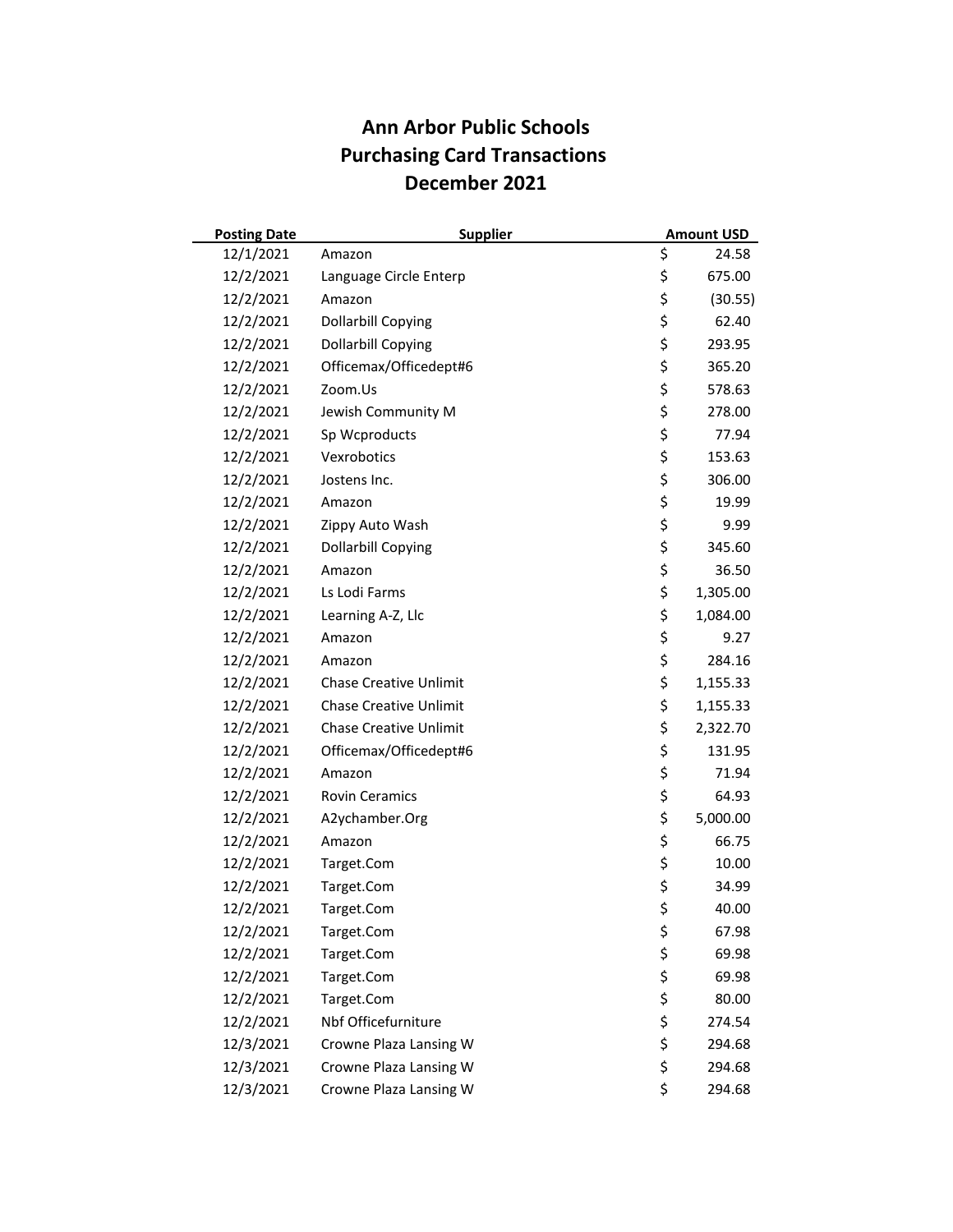| <b>Posting Date</b> | <b>Supplier</b>               | <b>Amount USD</b> |
|---------------------|-------------------------------|-------------------|
| 12/3/2021           | Sports Imports Inc            | \$<br>83.00       |
| 12/3/2021           | The Home Depot                | \$<br>64.07       |
| 12/3/2021           | Usps                          | \$<br>2.32        |
| 12/3/2021           | <b>Dollarbill Copying</b>     | \$<br>54.65       |
| 12/3/2021           | Dramatists Play Serv          | \$<br>33.10       |
| 12/3/2021           | Amazon                        | \$<br>2.43        |
| 12/3/2021           | Msbo                          | \$<br>85.00       |
| 12/3/2021           | Msbo                          | \$<br>170.00      |
| 12/3/2021           | Amazon                        | \$<br>9.99        |
| 12/3/2021           | Amazon                        | \$<br>35.97       |
| 12/3/2021           | Amazon                        | \$<br>26.29       |
| 12/3/2021           | Amazon                        | \$<br>29.98       |
| 12/3/2021           | Amazon                        | \$<br>30.37       |
| 12/3/2021           | Harbor Freight Tools 1        | \$<br>691.88      |
| 12/3/2021           | Target.Com                    | \$<br>8.00        |
| 12/3/2021           | Target.Com                    | \$<br>16.00       |
| 12/3/2021           | Target.Com                    | \$<br>135.00      |
| 12/3/2021           | Target.Com                    | \$<br>137.98      |
| 12/3/2021           | Target.Com                    | \$<br>260.96      |
| 12/3/2021           | Amazon                        | \$<br>7.99        |
| 12/3/2021           | Rei Greenwoodheinemann        | \$<br>45.00       |
| 12/3/2021           | Amazon                        | \$<br>68.48       |
| 12/3/2021           | Amazon                        | \$<br>86.49       |
| 12/3/2021           | Amazon                        | \$<br>19.89       |
| 12/3/2021           | Amazon                        | \$<br>30.96       |
| 12/3/2021           | Officemax/Officedept          | \$<br>78.72       |
| 12/3/2021           | Sweetwater Sound              | \$<br>267.00      |
| 12/3/2021           | Amazon                        | \$<br>399.96      |
| 12/3/2021           | <b>Dbc Blick Art Material</b> | \$<br>880.96      |
| 12/3/2021           | Amazon                        | \$<br>(23.90)     |
| 12/3/2021           | Target.Com                    | \$<br>8.00        |
| 12/3/2021           | Target.Com                    | \$<br>22.00       |
| 12/3/2021           | Amazon                        | \$<br>25.70       |
| 12/3/2021           | Target.Com                    | \$<br>40.00       |
| 12/3/2021           | Target.Com                    | \$<br>42.99       |
| 12/3/2021           | Target.Com                    | \$<br>80.00       |
| 12/3/2021           | Center For Responsive         | \$<br>398.00      |
| 12/3/2021           | Nbf Officefurniture           | \$<br>(15.54)     |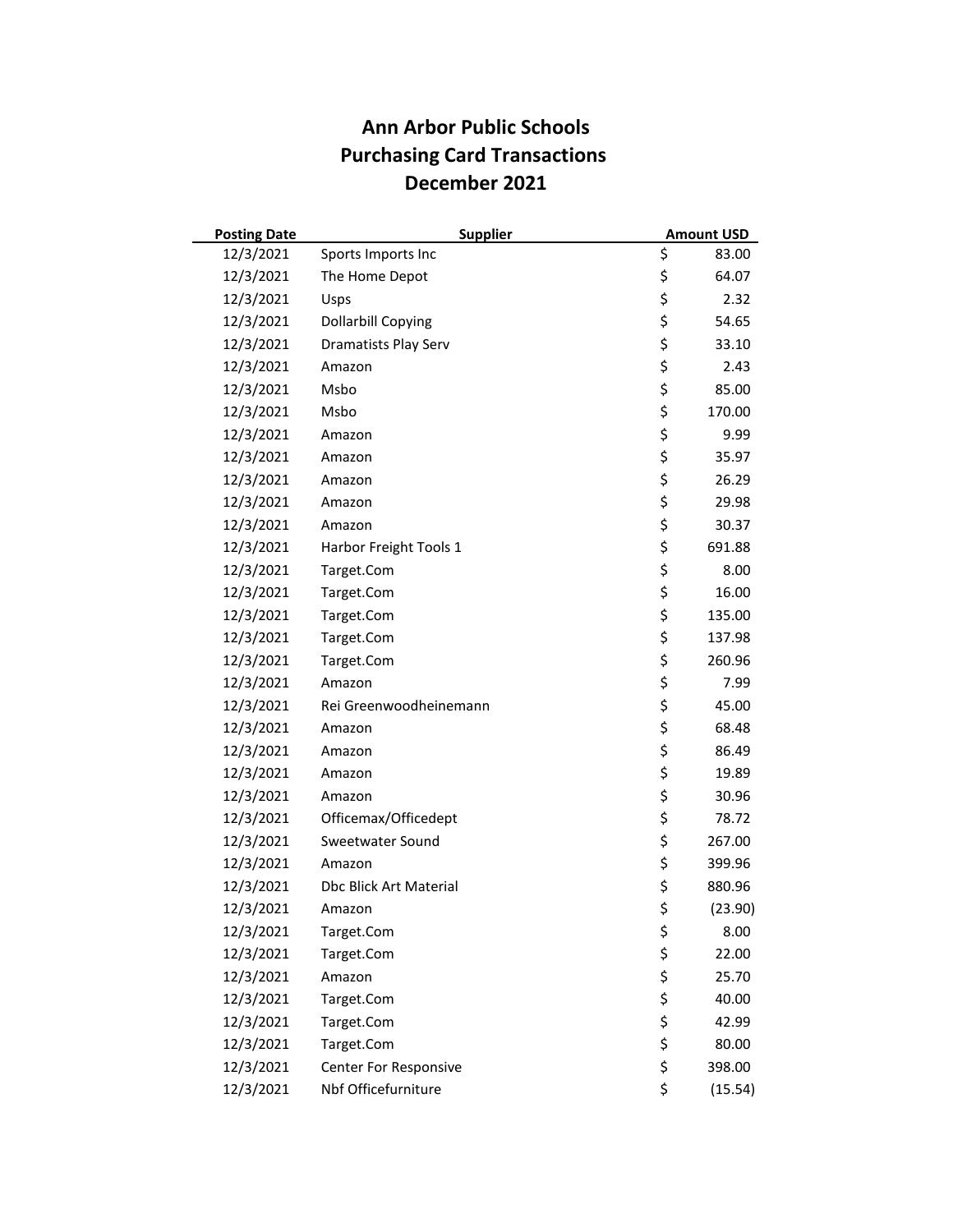| <b>Posting Date</b> | <b>Supplier</b>               | <b>Amount USD</b> |
|---------------------|-------------------------------|-------------------|
| 12/3/2021           | Amazon                        | \$<br>177.99      |
| 12/6/2021           | Gfs Store                     | \$<br>22.86       |
| 12/6/2021           | Smartsign                     | \$<br>589.90      |
| 12/6/2021           | Washtenawchildren.Org         | \$<br>60.00       |
| 12/6/2021           | Aep Connections Llc           | \$<br>930.00      |
| 12/6/2021           | Amazon                        | \$<br>59.32       |
| 12/6/2021           | Amazon                        | \$<br>94.99       |
| 12/6/2021           | Amazon                        | \$<br>126.09      |
| 12/6/2021           | Amazon                        | \$<br>131.30      |
| 12/6/2021           | Amazon                        | \$<br>151.30      |
| 12/6/2021           | Amazon                        | \$<br>429.97      |
| 12/6/2021           | Amazon                        | \$<br>27.99       |
| 12/6/2021           | <b>American Red Cross</b>     | \$<br>46.92       |
| 12/6/2021           | Ssi School Specialty          | \$<br>7.28        |
| 12/6/2021           | Grainger                      | \$<br>199.75      |
| 12/6/2021           | Grainger                      | \$<br>552.95      |
| 12/6/2021           | Harbor Freight Tools 1        | \$<br>(19.51)     |
| 12/6/2021           | Harbor Freight Tools 1        | \$<br>(28.20)     |
| 12/6/2021           | Target.Com                    | \$<br>10.00       |
| 12/6/2021           | Target.Com                    | \$<br>32.99       |
| 12/6/2021           | Target.Com                    | \$<br>36.00       |
| 12/6/2021           | Amazon                        | \$<br>44.39       |
| 12/6/2021           | Amazon                        | \$<br>47.98       |
| 12/6/2021           | Target.Com                    | \$<br>70.99       |
| 12/6/2021           | Createmyteecom                | \$<br>2,360.00    |
| 12/6/2021           | Amazon                        | \$<br>47.56       |
| 12/6/2021           | The Ups Store                 | \$<br>19.44       |
| 12/6/2021           | <b>Current Electric Motor</b> | \$<br>112.00      |
| 12/6/2021           | <b>Current Electric Motor</b> | \$<br>965.00      |
| 12/6/2021           | <b>Current Electric Motor</b> | \$<br>1,109.00    |
| 12/6/2021           | Harbor Freight Tools 1        | \$<br>14.86       |
| 12/6/2021           | Robert Half Intl              | \$<br>16,084.25   |
| 12/6/2021           | Amazon                        | \$<br>27.98       |
| 12/6/2021           | Dopublicity                   | \$<br>99.00       |
| 12/6/2021           | Amazon                        | \$<br>(22.78)     |
| 12/6/2021           | Target.Com                    | \$<br>32.99       |
| 12/6/2021           | Target.Com                    | \$<br>33.41       |
| 12/6/2021           | Target.Com                    | \$<br>38.21       |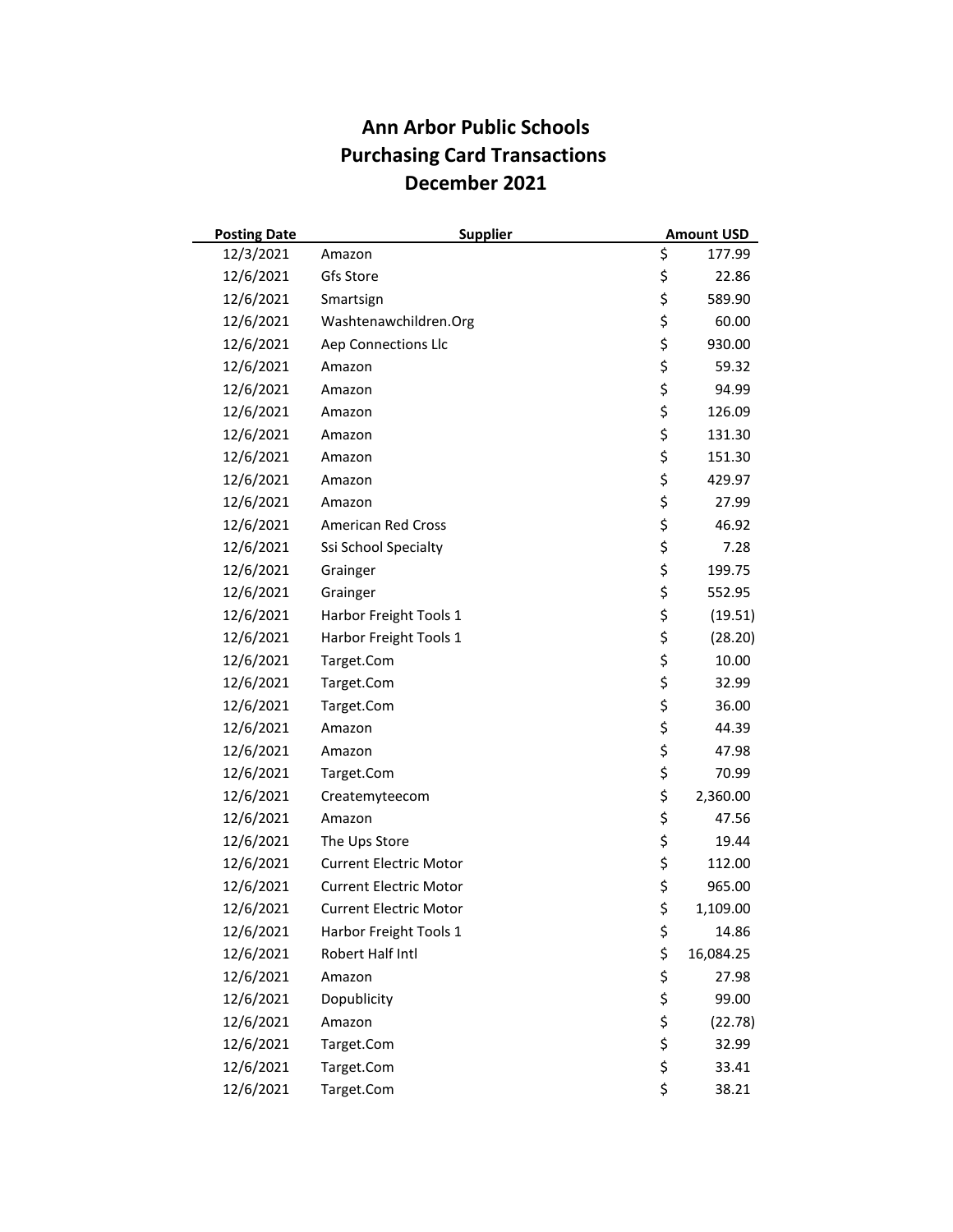| <b>Posting Date</b> |                             | <b>Supplier</b> | <b>Amount USD</b> |
|---------------------|-----------------------------|-----------------|-------------------|
| 12/6/2021           | Target.Com                  | \$              | 48.99             |
| 12/6/2021           | Target.Com                  | \$              | 66.82             |
| 12/6/2021           | Amazon                      | \$              | 5.99              |
| 12/6/2021           | Amazon                      | \$              | 6.04              |
| 12/6/2021           | Amazon                      | \$              | 759.98            |
| 12/6/2021           | <b>Acco Brands Direct</b>   | \$              | 4.08              |
| 12/6/2021           | <b>Acco Brands Direct</b>   | \$              | 90.22             |
| 12/6/2021           | Ls Lodi Farms               | \$              | (176.00)          |
| 12/6/2021           | Amazon                      | \$              | 10.98             |
| 12/6/2021           | Amazon                      | \$              | 13.59             |
| 12/6/2021           | Target.Com                  | \$              | 17.19             |
| 12/6/2021           | Target.Com                  | \$              | 66.82             |
| 12/6/2021           | Amazon                      | \$              | 181.63            |
| 12/6/2021           | Amazon                      | \$              | 477.22            |
| 12/6/2021           | Amazon                      | \$              | 507.49            |
| 12/6/2021           | Amazon                      | \$              | 159.11            |
| 12/6/2021           | Amazon                      | \$              | 191.45            |
| 12/6/2021           | Target                      | \$              | 127.98            |
| 12/6/2021           | Amazon                      | \$              | 83.09             |
| 12/6/2021           | Amazon                      | \$              | 124.99            |
| 12/6/2021           | Amazon                      | \$              | 306.74            |
| 12/6/2021           | Amazon                      | \$              | 899.00            |
| 12/6/2021           | Target.Com                  | \$              | 64.91             |
| 12/7/2021           | Amazon                      | \$              | 29.58             |
| 12/7/2021           | Amazon                      | \$              | 59.14             |
| 12/7/2021           | Mi State Police Ichat       | \$              | 10.00             |
| 12/7/2021           | Grainger                    | \$              | 696.36            |
| 12/7/2021           | Wpy The Zones Of Regul      | \$              | 190.00            |
| 12/7/2021           | <b>School Specialty Llc</b> | \$              | 296.13            |
| 12/7/2021           | Kroger                      | \$              | 35.92             |
| 12/7/2021           | Amazon                      | \$              | 165.12            |
| 12/7/2021           | Amazon                      | \$              | 268.20            |
| 12/7/2021           | Amazon                      | \$              | 27.19             |
| 12/7/2021           | Comcast                     | \$              | 205.90            |
| 12/7/2021           | Comcast                     | \$              | 560.68            |
| 12/7/2021           | Vzwrlss Bill Pay Vb         | \$              | 18,972.47         |
| 12/7/2021           | Amazon                      | \$              | 47.36             |
| 12/7/2021           | Amazon                      | \$              | 33.76             |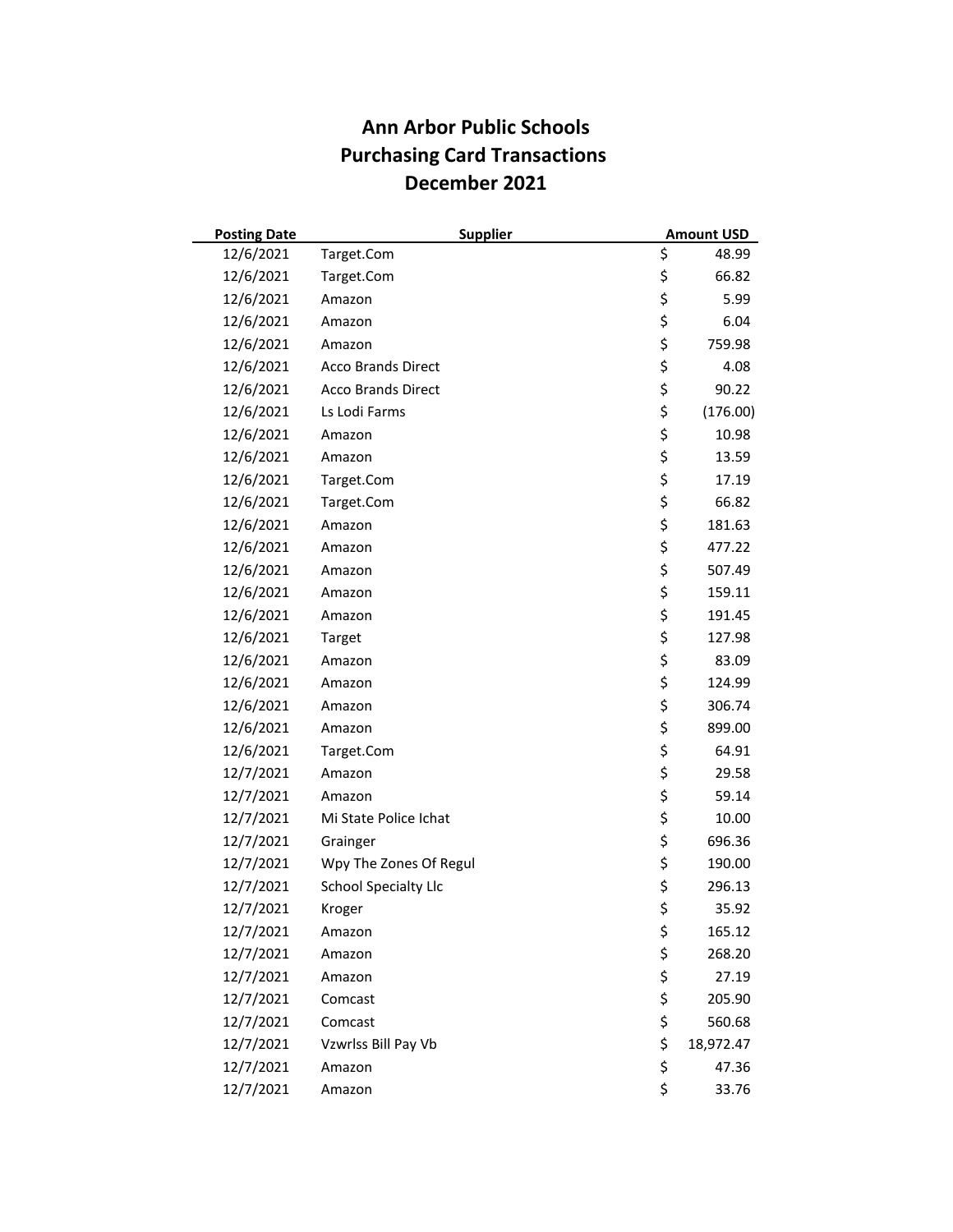| <b>Posting Date</b> | <b>Supplier</b>              | <b>Amount USD</b> |
|---------------------|------------------------------|-------------------|
| 12/7/2021           | Panera Bread                 | \$<br>16.99       |
| 12/7/2021           | Panera Bread                 | \$<br>35.59       |
| 12/7/2021           | Panera Bread                 | \$<br>53.39       |
| 12/7/2021           | Amazon                       | \$<br>6.38        |
| 12/7/2021           | <b>First Book</b>            | \$<br>310.52      |
| 12/8/2021           | Crowne Plaza Lansing W       | \$<br>(294.68)    |
| 12/8/2021           | Gfs Store                    | \$<br>163.75      |
| 12/8/2021           | <b>Edweek Print Digital</b>  | \$<br>97.00       |
| 12/8/2021           | Officemax/Officedept#6       | \$<br>41.09       |
| 12/8/2021           | Creative Research Comm       | \$<br>147.00      |
| 12/8/2021           | Calendly                     | \$<br>144.00      |
| 12/8/2021           | Amazon                       | \$<br>898.54      |
| 12/8/2021           | Sp Petrock Printing          | \$<br>2,193.75    |
| 12/8/2021           | Amazon                       | \$<br>22.45       |
| 12/8/2021           | Carolina Biologic Supp       | \$<br>27.27       |
| 12/8/2021           | Amazon                       | \$<br>42.68       |
| 12/8/2021           | <b>American Red Cross</b>    | \$<br>447.00      |
| 12/8/2021           | Dmi Dell K-12 Rel            | \$<br>48.00       |
| 12/8/2021           | <b>School Specialty Llc</b>  | \$<br>27.00       |
| 12/8/2021           | <b>First Book</b>            | \$<br>126.82      |
| 12/8/2021           | Amazon                       | \$<br>999.00      |
| 12/9/2021           | <b>Final Draft</b>           | \$<br>649.95      |
| 12/9/2021           | <b>Heggerty Literacy Res</b> | \$<br>49.99       |
| 12/9/2021           | Officemax/Officedept#6       | \$<br>(89.32)     |
| 12/9/2021           | Officemax/Officedept#6       | \$<br>123.54      |
| 12/9/2021           | Officemax/Officedept#6       | \$<br>137.71      |
| 12/9/2021           | Sp Wayside Publishin         | \$<br>40.00       |
| 12/9/2021           | Amazon                       | \$<br>8.49        |
| 12/9/2021           | Amazon                       | \$<br>12.70       |
| 12/9/2021           | Usps                         | \$<br>117.96      |
| 12/9/2021           | Amazon                       | \$<br>94.85       |
| 12/9/2021           | Dimos Deli & Donuts          | \$<br>37.71       |
| 12/9/2021           | Msbo                         | \$<br>150.00      |
| 12/9/2021           | <b>Bearing Service Wrn</b>   | \$<br>568.74      |
| 12/9/2021           | Amazon                       | \$<br>17.29       |
| 12/9/2021           | Dominos                      | \$<br>69.44       |
| 12/10/2021          | Aldi                         | \$<br>19.00       |
| 12/10/2021          | Meijer                       | \$<br>51.80       |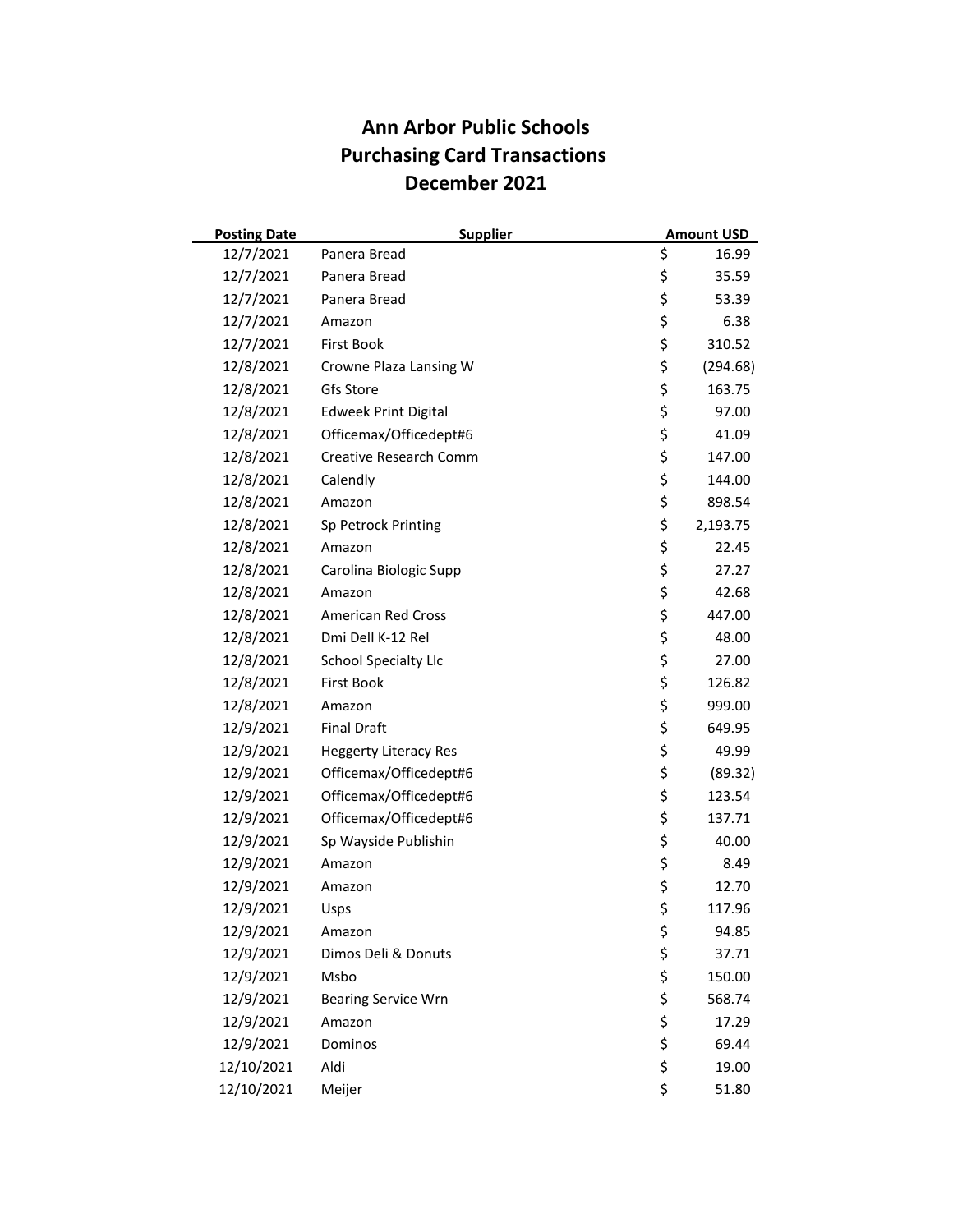| <b>Posting Date</b> | <b>Supplier</b>             | <b>Amount USD</b> |
|---------------------|-----------------------------|-------------------|
| 12/10/2021          | Officemax/Officedept#6      | \$<br>(65.00)     |
| 12/10/2021          | Tt&m Enterprise Llc         | \$<br>285.00      |
| 12/10/2021          | Officemax/Officedept#6      | \$<br>44.79       |
| 12/10/2021          | <b>Full Compass Systems</b> | \$<br>378.00      |
| 12/10/2021          | Amazon                      | \$<br>80.55       |
| 12/10/2021          | Michigan Music Confere      | \$<br>95.00       |
| 12/10/2021          | Amazon                      | \$<br>60.32       |
| 12/10/2021          | <b>Stadium Hardware</b>     | \$<br>75.44       |
| 12/10/2021          | Amazon                      | \$<br>1.08        |
| 12/10/2021          | Amazon                      | \$<br>10.98       |
| 12/10/2021          | Versa Tables                | \$<br>2,027.80    |
| 12/10/2021          | Lafontaine Chevrolet        | \$<br>50.48       |
| 12/10/2021          | Lafontaine Chevrolet        | \$<br>(52.51)     |
| 12/10/2021          | Ssl Ecomm                   | \$<br>1,297.71    |
| 12/10/2021          | Amazon                      | \$<br>46.30       |
| 12/10/2021          | Amazon                      | \$<br>78.49       |
| 12/13/2021          | Samsclub.Com                | \$<br>12.72       |
| 12/13/2021          | Gfs Store                   | \$<br>95.96       |
| 12/13/2021          | The Home Depot              | \$<br>71.94       |
| 12/13/2021          | Southpaw Enterprises I      | \$<br>38.00       |
| 12/13/2021          | Meijer                      | \$<br>592.78      |
| 12/13/2021          | Plays Magazine              | \$<br>69.00       |
| 12/13/2021          | 4imprint, Inc               | \$<br>131.10      |
| 12/13/2021          | Officemax/Officedept        | \$<br>32.98       |
| 12/13/2021          | Ipy Aonenet                 | \$<br>402.00      |
| 12/13/2021          | Ipy Aonenet                 | \$<br>1,002.00    |
| 12/13/2021          | Officemax/Officedept        | \$<br>17.28       |
| 12/13/2021          | Officemax/Officedept        | \$<br>41.26       |
| 12/13/2021          | Officemax/Officedept        | \$<br>57.18       |
| 12/13/2021          | The Home Depot              | \$<br>84.94       |
| 12/13/2021          | Amazon                      | \$<br>20.18       |
| 12/13/2021          | Amazon                      | \$<br>8.59        |
| 12/13/2021          | Amazon                      | \$<br>31.48       |
| 12/13/2021          | Enterprise Rent-A-Car       | \$<br>53.80       |
| 12/13/2021          | Enterprise Rent-A-Car       | \$<br>53.80       |
| 12/13/2021          | Amazon                      | \$<br>44.23       |
| 12/13/2021          | Att Bill Payment            | \$<br>221.79      |
| 12/13/2021          | <b>Grand Trav Resort</b>    | \$<br>(0.01)      |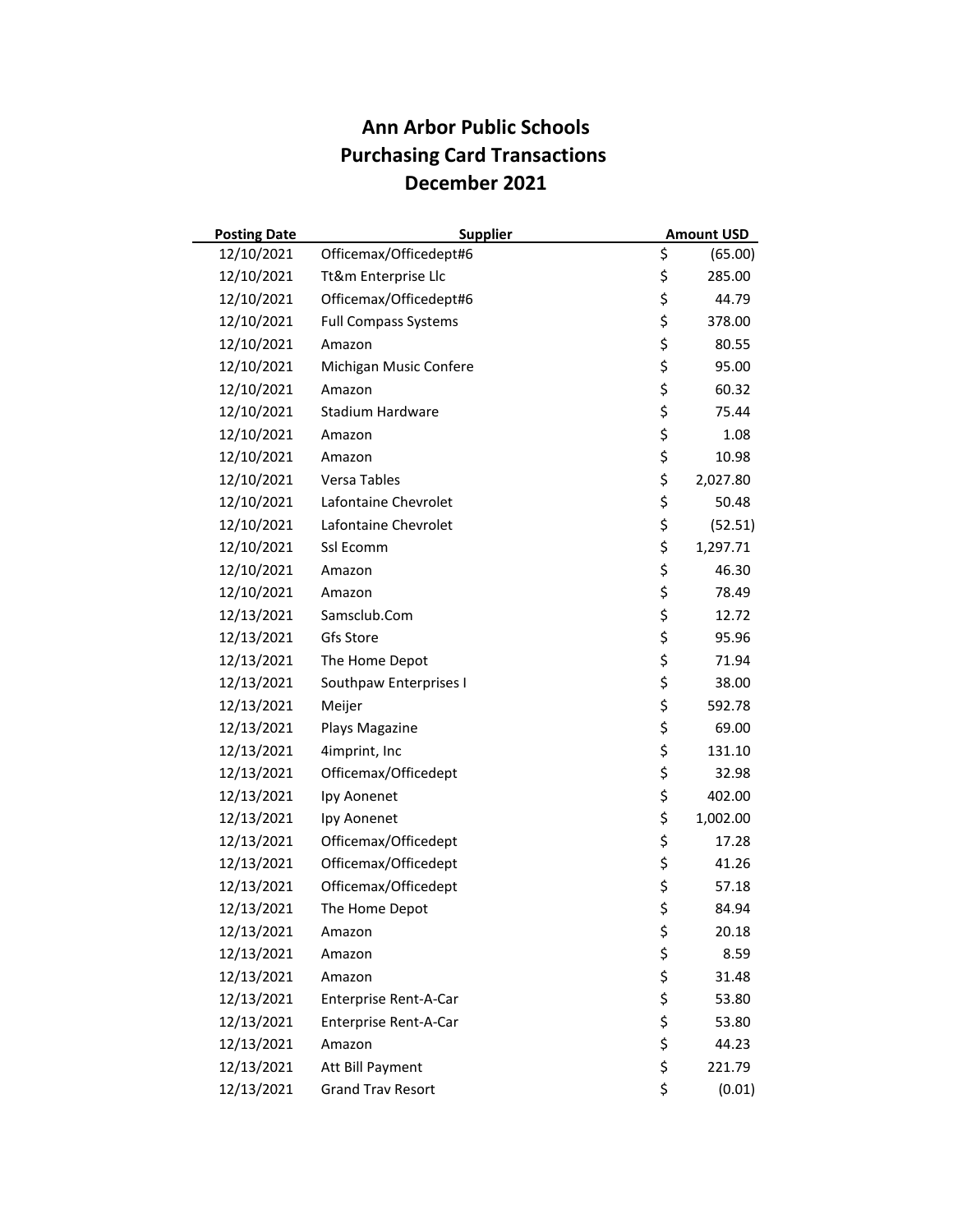| <b>Posting Date</b> | <b>Supplier</b>          | <b>Amount USD</b> |
|---------------------|--------------------------|-------------------|
| 12/13/2021          | Officemax/Officedept#6   | \$<br>383.11      |
| 12/13/2021          | Amazon                   | \$<br>28.78       |
| 12/13/2021          | National Energy Contro   | \$<br>170.15      |
| 12/13/2021          | Stadium Hardware         | \$<br>82.82       |
| 12/13/2021          | Fraza Canton             | \$<br>670.45      |
| 12/13/2021          | Officemax/Officedept#6   | \$<br>11.52       |
| 12/13/2021          | New York Pizza Depot     | \$<br>380.00      |
| 12/13/2021          | Amazon                   | \$<br>25.98       |
| 12/13/2021          | Amazon                   | \$<br>22.48       |
| 12/13/2021          | Amazon                   | \$<br>136.28      |
| 12/13/2021          | Amazon                   | \$<br>123.14      |
| 12/13/2021          | Amazon                   | \$<br>126.79      |
| 12/13/2021          | <b>Grand Trav Resort</b> | \$<br>417.57      |
| 12/13/2021          | Jerusalem Gardens        | \$<br>162.50      |
| 12/13/2021          | Amazon                   | \$<br>11.99       |
| 12/13/2021          | Amazon                   | \$<br>24.99       |
| 12/13/2021          | Sq Detroit Cookie Co.    | \$<br>240.00      |
| 12/13/2021          | Amazon                   | \$<br>18.98       |
| 12/13/2021          | Amazon                   | \$<br>33.98       |
| 12/13/2021          | Amazon                   | \$<br>36.41       |
| 12/13/2021          | Amazon                   | \$<br>355.14      |
| 12/13/2021          | Amazon                   | \$<br>117.42      |
| 12/13/2021          | Amazon                   | \$<br>19.79       |
| 12/13/2021          | Amazon                   | \$<br>20.79       |
| 12/13/2021          | Amazon                   | \$<br>77.35       |
| 12/13/2021          | Amazon                   | \$<br>32.99       |
| 12/13/2021          | Lightspeed Retail Inc.   | \$<br>84.00       |
| 12/13/2021          | Amazon                   | \$<br>61.88       |
| 12/13/2021          | Amazon                   | \$<br>50.00       |
| 12/13/2021          | Amazon                   | \$<br>79.77       |
| 12/13/2021          | Amazon                   | \$<br>164.21      |
| 12/13/2021          | Amazon                   | \$<br>304.37      |
| 12/13/2021          | Amazon                   | \$<br>9.15        |
| 12/13/2021          | Amazon                   | \$<br>13.89       |
| 12/13/2021          | Amazon                   | \$<br>199.72      |
| 12/13/2021          | Amazon                   | \$<br>228.97      |
| 12/13/2021          | Amazon                   | \$<br>274.79      |
| 12/13/2021          | Amazon                   | \$<br>333.04      |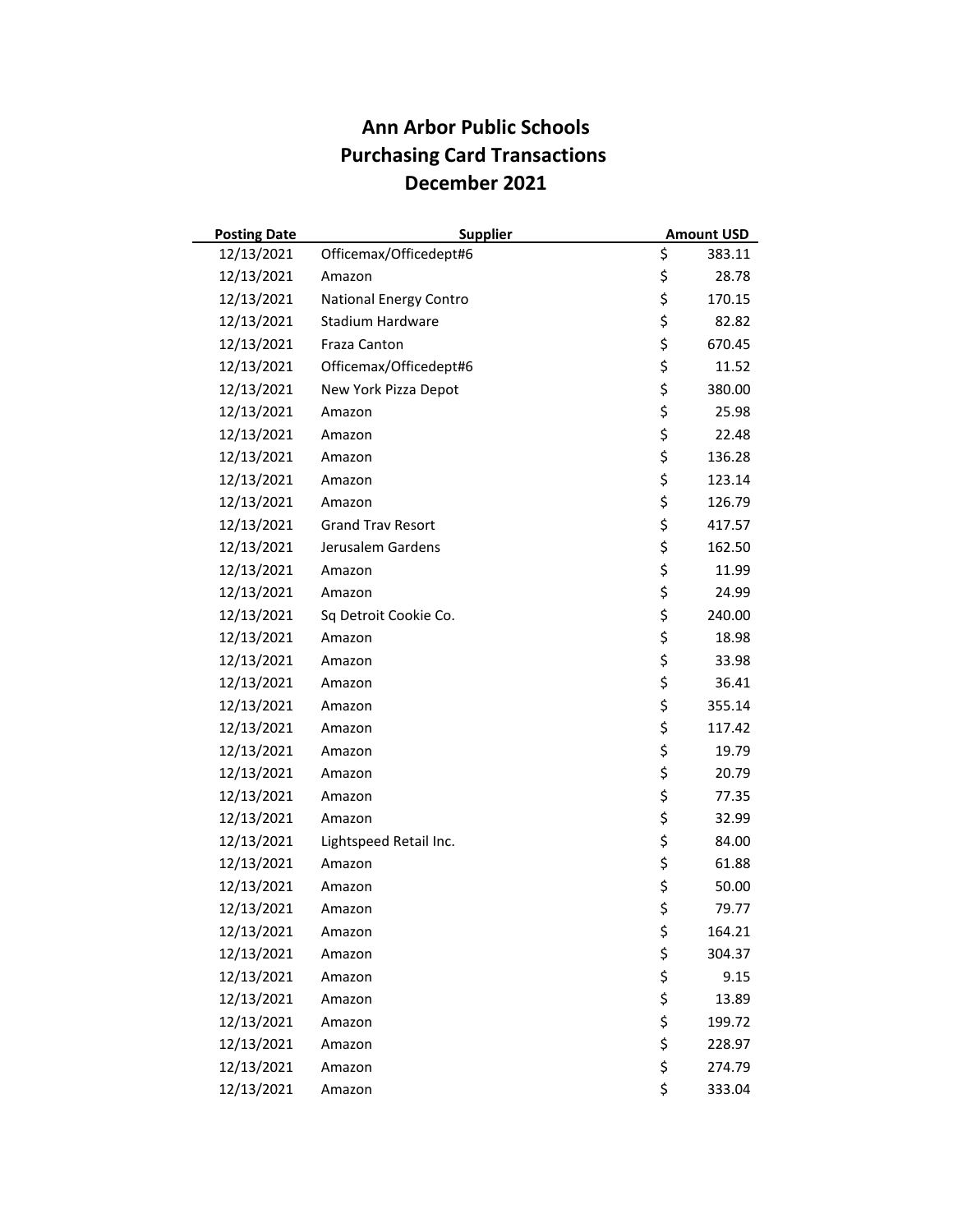| <b>Posting Date</b> | <b>Supplier</b>        | <b>Amount USD</b> |
|---------------------|------------------------|-------------------|
| 12/13/2021          | Amazon                 | \$<br>34.45       |
| 12/13/2021          | Amazon                 | \$<br>42.97       |
| 12/13/2021          | Amazon                 | \$<br>180.98      |
| 12/13/2021          | Amazon                 | \$<br>207.99      |
| 12/13/2021          | Amazon                 | \$<br>405.32      |
| 12/14/2021          | Officemax/Officedept   | \$<br>18.99       |
| 12/14/2021          | Meijer                 | \$<br>33.01       |
| 12/14/2021          | Officemax/Officedept   | \$<br>58.98       |
| 12/14/2021          | Supreme Audio          | \$<br>199.99      |
| 12/14/2021          | Usps                   | \$<br>17.48       |
| 12/14/2021          | Zoom.Us                | \$<br>14.99       |
| 12/14/2021          | Amazon                 | \$<br>180.82      |
| 12/14/2021          | Bestbuycom             | \$<br>499.99      |
| 12/14/2021          | Amazon                 | \$<br>(898.54)    |
| 12/14/2021          | <b>Little Caesars</b>  | \$<br>9.94        |
| 12/14/2021          | Office Depot           | \$<br>24.28       |
| 12/14/2021          | Amazon                 | \$<br>11.89       |
| 12/14/2021          | Amazon                 | \$<br>242.24      |
| 12/14/2021          | Amazon                 | \$<br>284.55      |
| 12/14/2021          | Amazon                 | \$<br>(69.99)     |
| 12/14/2021          | Amazon                 | \$<br>244.71      |
| 12/14/2021          | Sweetwater Sound       | \$<br>699.98      |
| 12/14/2021          | Dbc Blick Art Material | \$<br>49.23       |
| 12/14/2021          | Amazon                 | \$<br>33.41       |
| 12/14/2021          | Amazon                 | \$<br>8.95        |
| 12/14/2021          | Amazon                 | \$<br>323.02      |
| 12/14/2021          | Panera Bread           | \$<br>187.70      |
| 12/15/2021          | Grainger               | \$<br>(797.86)    |
| 12/15/2021          | Jims Amish Structures  | \$<br>500.00      |
| 12/15/2021          | Gfs Store              | \$<br>108.82      |
| 12/15/2021          | Gfs Store              | \$<br>256.40      |
| 12/15/2021          | Logmein Rescue         | \$<br>1,500.00    |
| 12/15/2021          | Meijer                 | \$<br>46.09       |
| 12/15/2021          | Safenclear The Communi | \$<br>69.25       |
| 12/15/2021          | Dollartree             | \$<br>28.00       |
| 12/15/2021          | Officemax/Depot        | \$<br>82.49       |
| 12/15/2021          | Kroger                 | \$<br>400.00      |
| 12/15/2021          | Grainger               | \$<br>183.52      |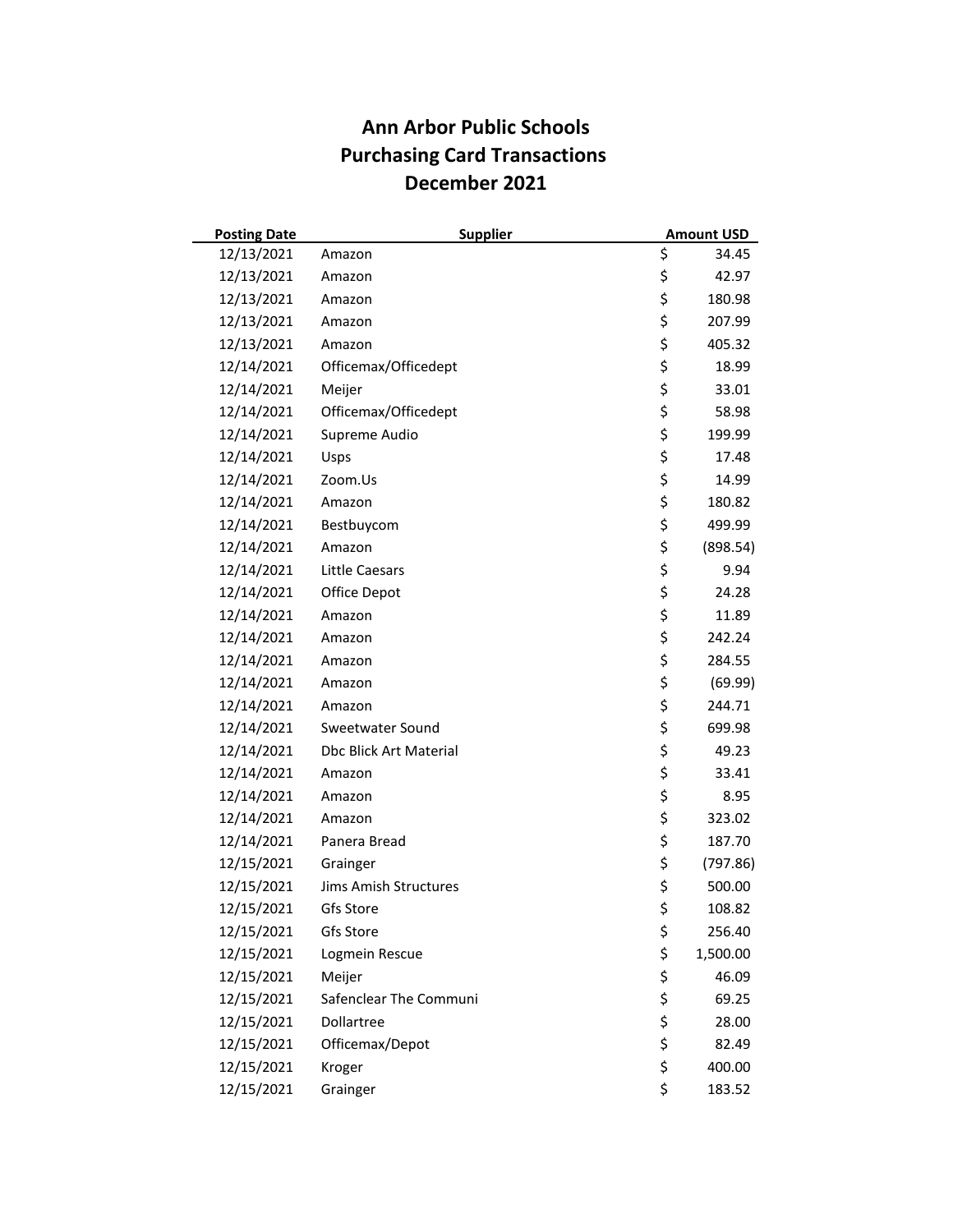| <b>Posting Date</b> | <b>Supplier</b>               | <b>Amount USD</b> |
|---------------------|-------------------------------|-------------------|
| 12/15/2021          | Amazon                        | \$<br>5.29        |
| 12/15/2021          | Amazon                        | \$<br>499.99      |
| 12/15/2021          | <b>Current Electric Motor</b> | \$<br>320.00      |
| 12/15/2021          | Amazon                        | \$<br>19.90       |
| 12/15/2021          | Amazon                        | \$<br>16.00       |
| 12/15/2021          | Amazon                        | \$<br>26.88       |
| 12/16/2021          | Homedepot.Com                 | \$<br>72.80       |
| 12/16/2021          | Meijer                        | \$<br>250.14      |
| 12/16/2021          | Gfs Store                     | \$<br>232.92      |
| 12/16/2021          | The Home Depot                | \$<br>(31.96)     |
| 12/16/2021          | The Home Depot                | \$<br>71.96       |
| 12/16/2021          | <b>Dollarbill Copying</b>     | \$<br>724.87      |
| 12/16/2021          | Amazon                        | \$<br>23.88       |
| 12/16/2021          | Kroger                        | \$<br>26.32       |
| 12/16/2021          | Amazon                        | \$<br>578.57      |
| 12/16/2021          | Fresh Thyme                   | \$<br>35.98       |
| 12/16/2021          | Amazon                        | \$<br>6.69        |
| 12/16/2021          | Amazon                        | \$<br>45.37       |
| 12/16/2021          | Amazon                        | \$<br>13.03       |
| 12/16/2021          | Wf Wayfair                    | \$<br>919.99      |
| 12/16/2021          | Chilis Ann Arbor              | \$<br>226.58      |
| 12/16/2021          | Amazon                        | \$<br>217.06      |
| 12/16/2021          | Sq Ahmos Dexter               | \$<br>569.54      |
| 12/16/2021          | 4imprint, Inc                 | \$<br>2,312.19    |
| 12/16/2021          | Amazon                        | \$<br>32.00       |
| 12/16/2021          | Panera Bread                  | \$<br>132.75      |
| 12/16/2021          | Amazon                        | \$<br>11.99       |
| 12/16/2021          | Tst Frasers Pub Inc.          | \$<br>218.00      |
| 12/17/2021          | The Home Depot                | \$<br>8.86        |
| 12/17/2021          | The Home Depot                | \$<br>35.55       |
| 12/17/2021          | Officemax/Officedept          | \$<br>26.29       |
| 12/17/2021          | Officemax/Officedept          | \$<br>110.44      |
| 12/17/2021          | Officemax/Officedept          | \$<br>62.69       |
| 12/17/2021          | Meijer                        | \$<br>8.48        |
| 12/17/2021          | Sq Cathedral Director         | \$<br>685.85      |
| 12/17/2021          | Officemax/Officedept          | \$<br>12.62       |
| 12/17/2021          | Officemax/Officedept          | \$<br>16.94       |
| 12/17/2021          | Officemax/Officedept          | \$<br>47.94       |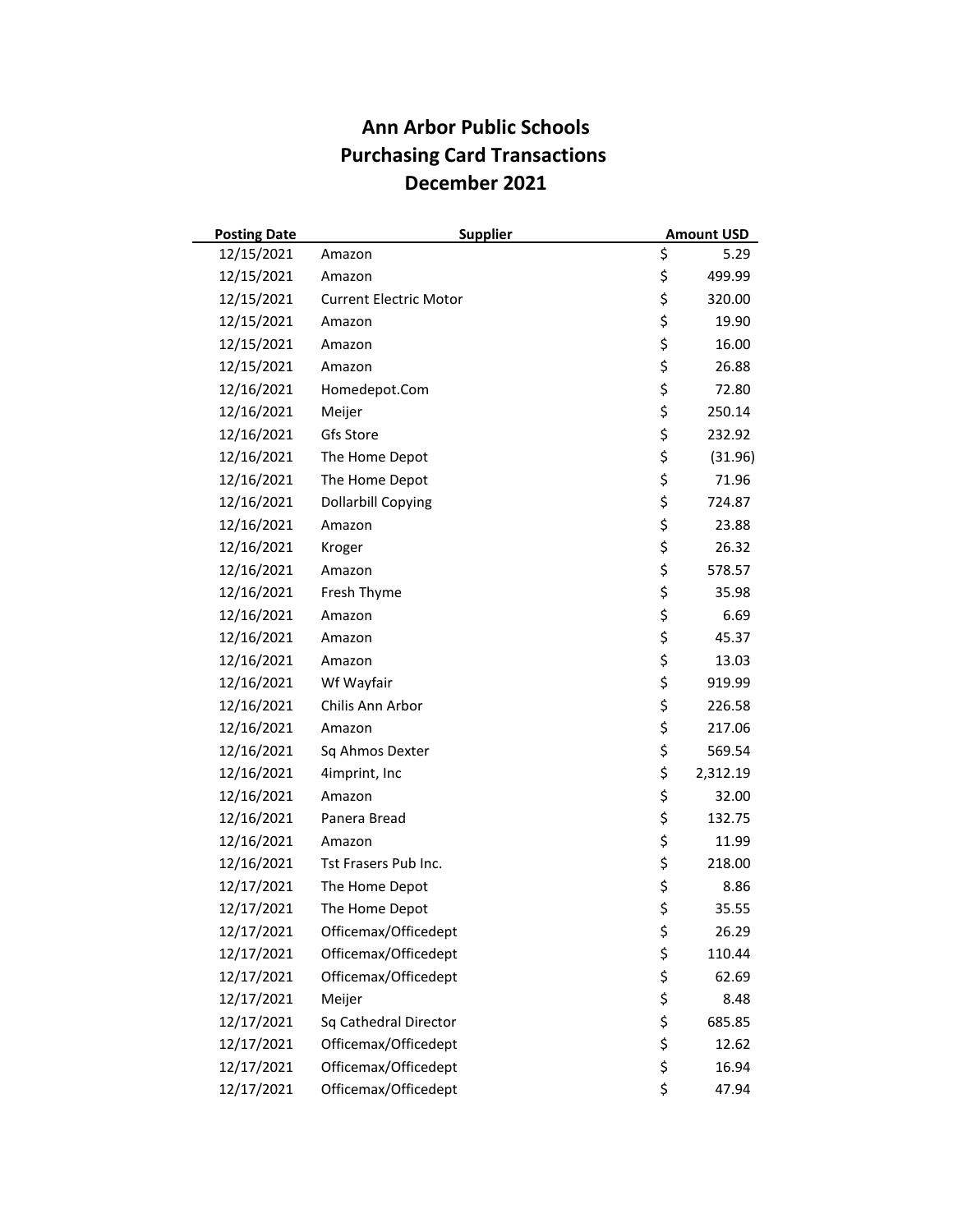| <b>Posting Date</b> | <b>Supplier</b>        | <b>Amount USD</b> |
|---------------------|------------------------|-------------------|
| 12/17/2021          | Cdw Govt               | \$<br>152.60      |
| 12/17/2021          | Cdw Govt               | \$<br>1,220.80    |
| 12/17/2021          | A2ethics               | \$<br>125.00      |
| 12/17/2021          | Amazon                 | \$<br>115.86      |
| 12/17/2021          | Msbo                   | \$<br>340.00      |
| 12/17/2021          | Amazon                 | \$<br>9.99        |
| 12/17/2021          | Dibellas -             | \$<br>666.85      |
| 12/17/2021          | Ann Arbor Auto Parts   | \$<br>151.84      |
| 12/17/2021          | The Bagel Factory      | \$<br>81.05       |
| 12/17/2021          | Officemax/Depot        | \$<br>30.66       |
| 12/17/2021          | Usps                   | \$<br>290.00      |
| 12/17/2021          | Jimmy Johns            | \$<br>398.00      |
| 12/17/2021          | Raptortechn            | \$<br>578.00      |
| 12/17/2021          | Officemax/Officedept#6 | \$<br>28.40       |
| 12/17/2021          | Sq Ann Arbor Huron Hi  | \$<br>257.80      |
| 12/17/2021          | Michigan Music Confere | \$<br>195.00      |
| 12/17/2021          | Officemax/Officedept#6 | \$<br>218.68      |
| 12/17/2021          | Subway                 | \$<br>383.92      |
| 12/17/2021          | <b>Staples</b>         | \$<br>42.98       |
| 12/17/2021          | Master Tech Appliance  | \$<br>405.26      |
| 12/17/2021          | Office Depot           | \$<br>11.98       |
| 12/17/2021          | Officemax/Officedept#6 | \$<br>16.78       |
| 12/17/2021          | Officemax/Officedept#6 | \$<br>223.45      |
| 12/17/2021          | City Of Ann Arbor      | \$<br>9,483.00    |
| 12/17/2021          | City Of Ann Arbor      | \$<br>30,490.69   |
| 12/17/2021          | Panera Bread           | \$<br>50.00       |
| 12/17/2021          | Jerusalem Gardens      | \$<br>123.20      |
| 12/20/2021          | Walmart.Com Aa         | \$<br>599.32      |
| 12/20/2021          | Varsity Ford           | \$<br>9.65        |
| 12/20/2021          | Gfs Store              | \$<br>50.94       |
| 12/20/2021          | Gfs Store              | \$<br>117.41      |
| 12/20/2021          | Gfs Store              | \$<br>11.90       |
| 12/20/2021          | Inter-State Studio & P | \$<br>282.80      |
| 12/20/2021          | Gfs Store              | \$<br>(11.49)     |
| 12/20/2021          | Gfs Store              | \$<br>64.24       |
| 12/20/2021          | Nu Wayz Fish & Chicken | \$<br>119.54      |
| 12/20/2021          | National Energy Contro | \$<br>111.18      |
| 12/20/2021          | Usps                   | \$<br>9.80        |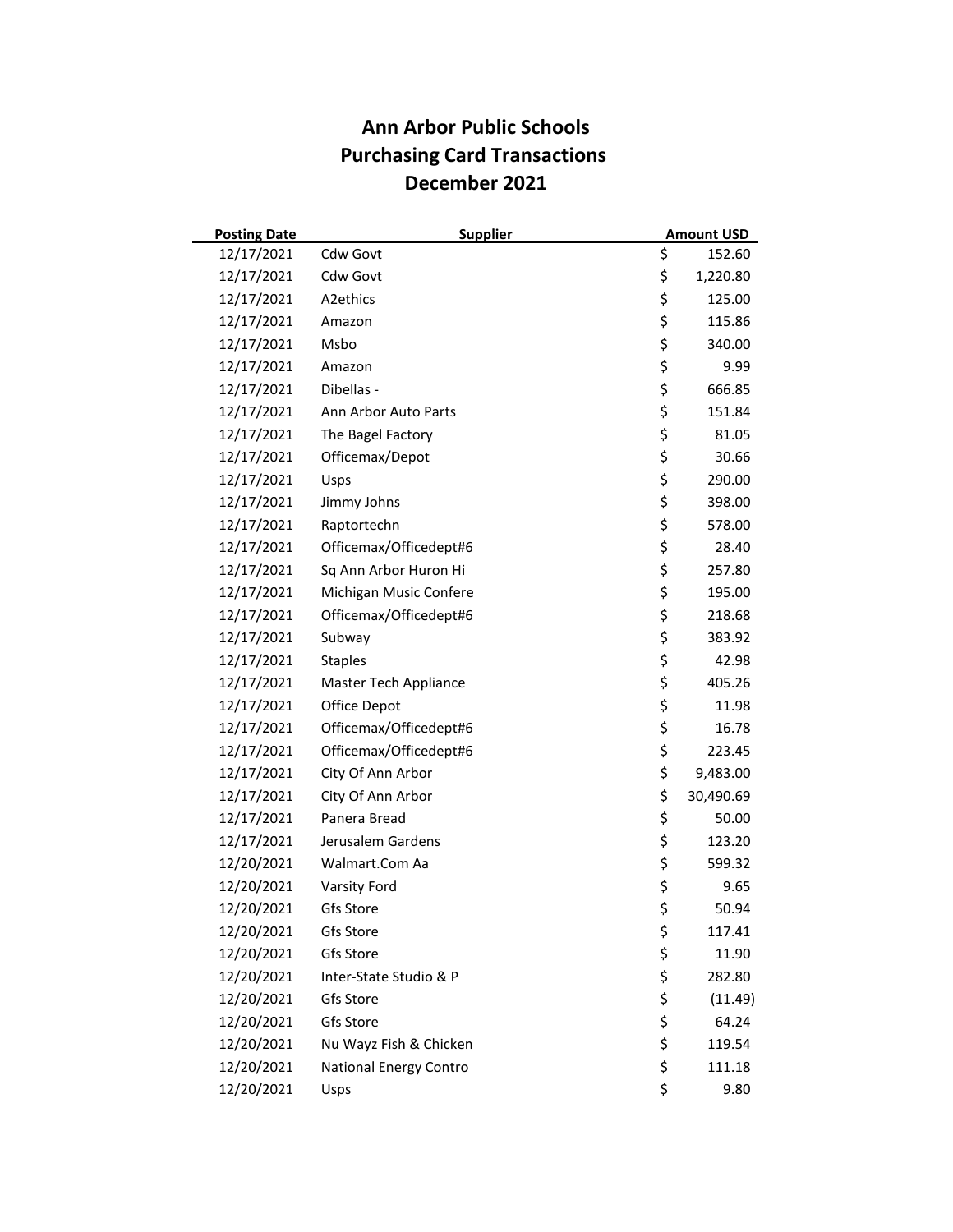| <b>Posting Date</b> | <b>Supplier</b>               | <b>Amount USD</b> |
|---------------------|-------------------------------|-------------------|
| 12/20/2021          | Dibellas -                    | \$<br>845.87      |
| 12/20/2021          | Otc Brands Inc                | \$<br>67.73       |
| 12/20/2021          | Little Caesars                | \$<br>38.85       |
| 12/20/2021          | Annas House Ann Arbor         | \$<br>182.08      |
| 12/20/2021          | Jersey Mikes Online Or        | \$<br>360.48      |
| 12/20/2021          | Panera Bread                  | \$<br>(8.23)      |
| 12/20/2021          | <b>Dollarbill Copying</b>     | \$<br>340.62      |
| 12/20/2021          | Meridian Winds - Ecomm        | \$<br>13.00       |
| 12/20/2021          | <b>Current Electric Motor</b> | \$<br>614.00      |
| 12/20/2021          | <b>Current Electric Motor</b> | \$<br>1,664.00    |
| 12/20/2021          | <b>American Red Cross</b>     | \$<br>25.00       |
| 12/20/2021          | <b>American Red Cross</b>     | \$<br>65.00       |
| 12/20/2021          | Gbc Arden Studio              | \$<br>(4.08)      |
| 12/20/2021          | Comcast                       | \$<br>558.35      |
| 12/20/2021          | <b>Staybridge Suites</b>      | \$<br>287.28      |
| 12/20/2021          | Smk Surveymonkey.Com          | \$<br>1,800.00    |
| 12/20/2021          | Panera Bread                  | \$<br>131.95      |
| 12/20/2021          | Paypal Addons                 | \$<br>39.00       |
| 12/20/2021          | Amazon                        | \$<br>217.47      |
| 12/20/2021          | Amazon                        | \$<br>18.55       |
| 12/20/2021          | Amazon                        | \$<br>68.34       |
| 12/20/2021          | Amazon                        | \$<br>259.92      |
| 12/20/2021          | Amazon                        | \$<br>72.24       |
| 12/20/2021          | Amazon                        | \$<br>25.98       |
| 12/21/2021          | Clear Rate Communicati        | \$<br>4,543.15    |
| 12/21/2021          | Mi State Police Ichat         | \$<br>10.00       |
| 12/21/2021          | <b>Vzwrlss Apocc Visb</b>     | \$<br>306.22      |
| 12/21/2021          | <b>Vzwrlss Apocc Visb</b>     | \$<br>13,535.14   |
| 12/22/2021          | <b>B&amp;h Photo</b>          | \$<br>(887.75)    |
| 12/22/2021          | Wix.Com                       | \$<br>156.00      |
| 12/22/2021          | Mi State Police Ichat         | \$<br>250.00      |
| 12/22/2021          | Mhe McGraw-Hill Ecomm         | \$<br>263.67      |
| 12/22/2021          | Boilers Controls & Equ        | \$<br>472.40      |
| 12/22/2021          | <b>Dbc Blick Art Material</b> | \$<br>5.60        |
| 12/23/2021          | Cdw Govt                      | \$<br>2,147.45    |
| 12/23/2021          | Mailchimp Misc                | \$<br>200.00      |
| 12/23/2021          | Zoom.Us                       | \$<br>14.99       |
| 12/23/2021          | Zoom.Us                       | \$<br>14.99       |